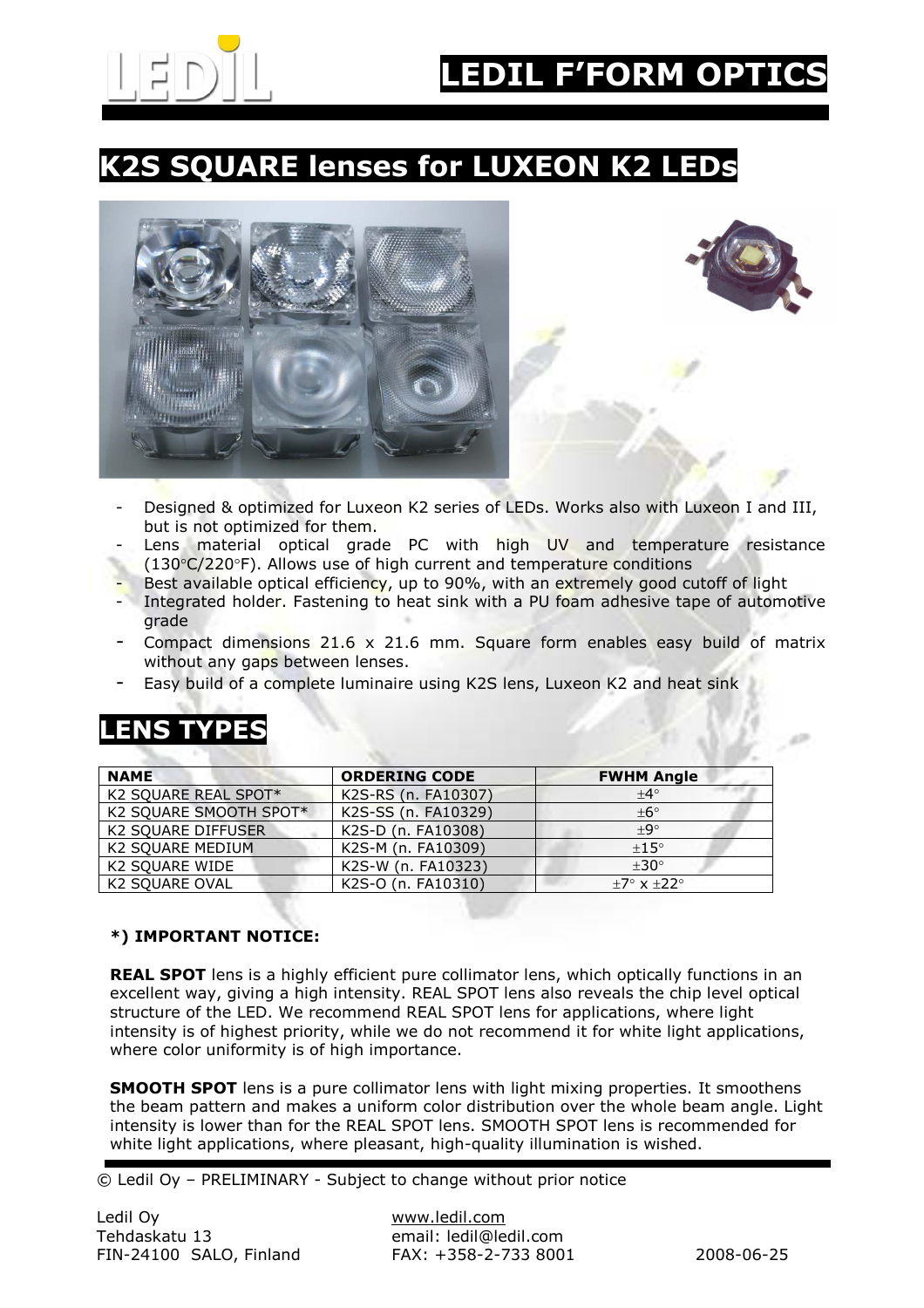

# LEDIL F'FORM OPTICS

## MEASUREMENTS

K2S-RS





K2S-D



Public Libraries

Angle













© Ledil Oy – PRELIMINARY - Subject to change without prior notice

.<br>Shi .<br>Sons 25%

Ledil Oy www.ledil.com FIN-24100 SALO, Finland FAX: +358-2-733 8001 2008-06-25

email: ledil@ledil.com<br>FAX: +358-2-733 8001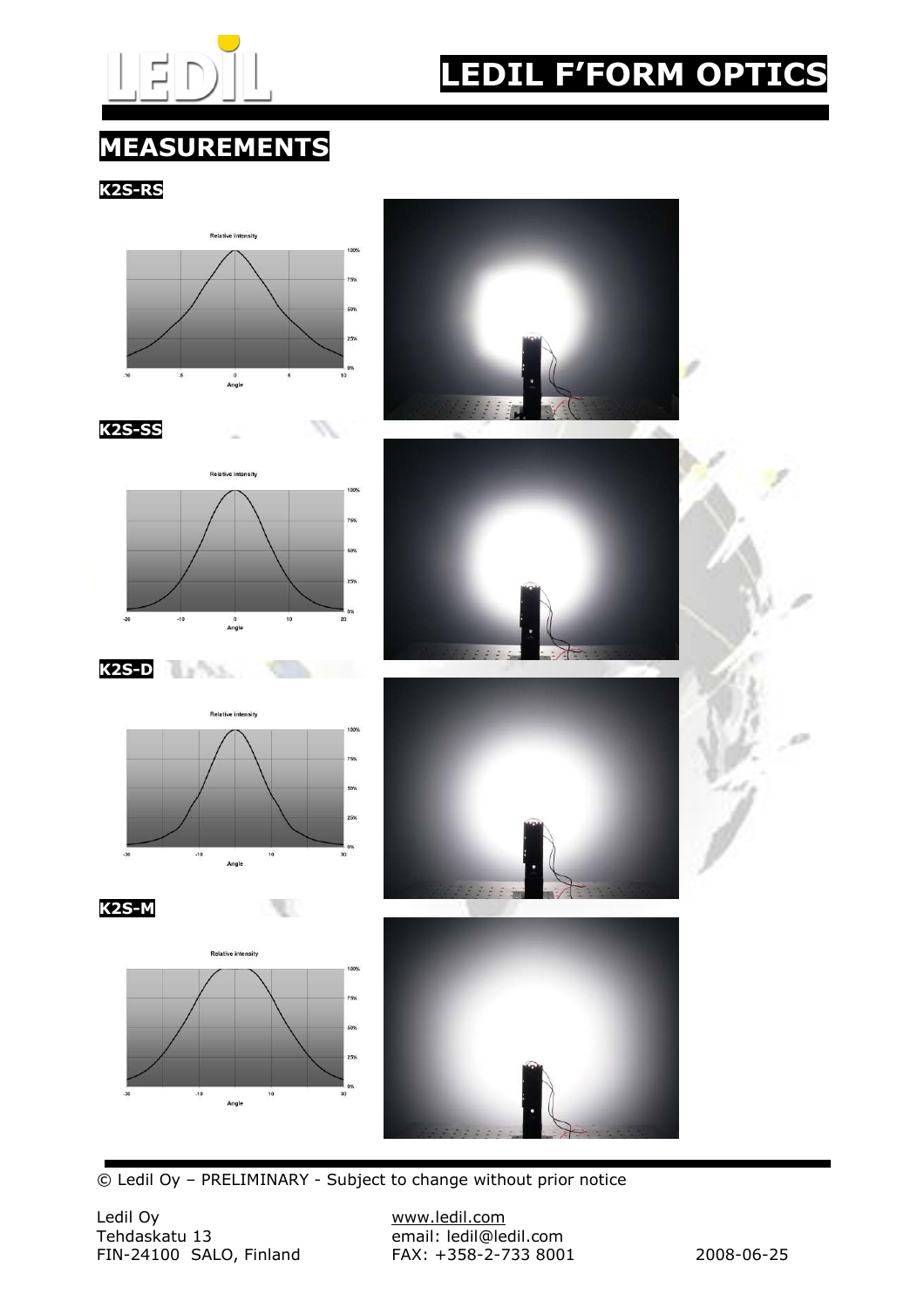

# LEDIL F'FORM OPTICS

#### K2S-O









© Ledil Oy – PRELIMINARY - Subject to change without prior notice

email: ledil@ledil.com<br>FAX: +358-2-733 8001